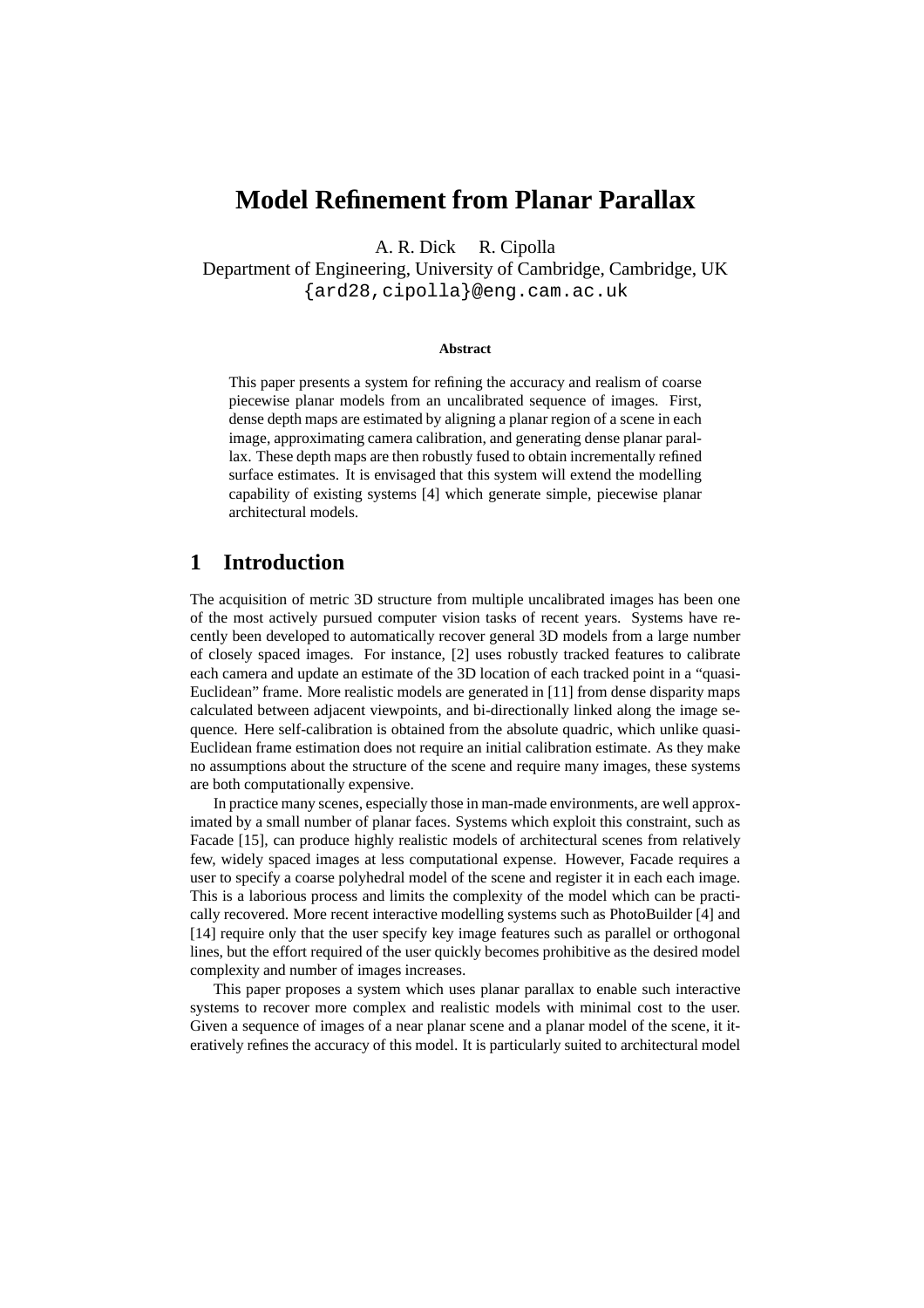refinement, as images of architectural scenes are often dominated by a single approximately planar surface such as a wall. It also complements the more general 3D modelling systems, for which such a scene is a near degenerate case.

# **2 Theory of planar parallax**

A pair of images of a planar (2D) scene is related by a 2D projective transformation, known as a *homography*. The idea of planar parallax is to align two images of a planar region of a scene by applying the homography induced by that region to one of the images (see figure 2). This decomposes the motion between frames into two components: the



(a) Left Image (b) Right Image, Un-

(c) Right Image, Warped

Figure 1: (c) shows the result of warping the right image (b) so that the plane of the tabletop is aligned with the left image (a). Note that all points on the tabletop are aligned while those above the table (such as the top surface of the book) are displaced by a residual parallax.

warped

homography **H** , and a set of residual motion vectors, known as a *planar parallax* field. It has been shown [10, 13, 5, 17] that for a plane of equation  $\mathbf{n}^T \mathbf{X} = d$  in the coordinate system of the first camera, **H** is of the form

#### $\mathbf{H} = \mathbf{C}[\mathbf{D} \mathbf{J} + \mathbf{L} \mathbf{J}]\mathbf{C}^{-1}$

where **C** is the camera calibration matrix (assumed to be the same for each camera) and **R** is the rotation and **t** the translation between the cameras. Thus **H** encapsulates the calibration of the cameras and the rotation between them, while the planar parallax field depends only on the translation between the cameras and depth of each point. Because the parallax field depends only on the translational motion of the camera and not its rotation, it converges at the epipole [6], as shown in figure 2. It is clear from figure 2(b) that while it is theoretically possible to compute the epipole from these vectors, in practice the estimation is very unstable, particularly when the epipole is far from the image or the parallax vectors are small.

The planar parallax decomposition has been successfully applied to many problems of computer vision. In particular it complements more general algorithms for which 2D structure is a degenerate case, as shown in [16]. Because they separate the effects of translation and rotation, image warping and parallax have been used to simplify egomotion estimation [10]. Novel views of approximately planar scenes are generated using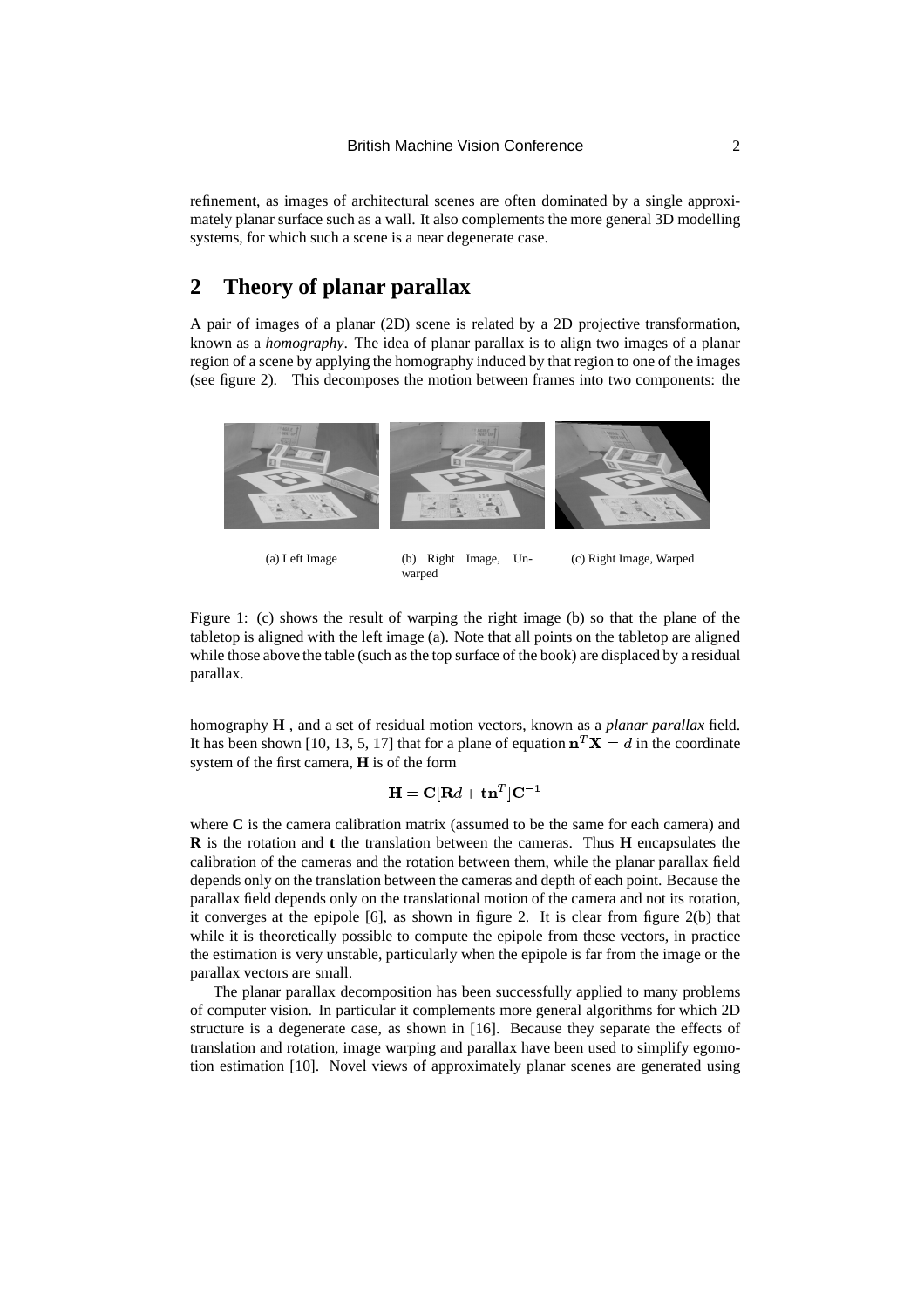

Figure 2: (a) The geometry of planar parallax. If  $x$  is the projection of a point X belonging to the planar region, its correspondence  $x'$  will be aligned with it when image 2 is warped by  $\bf{H}$ . However if x is the projection of a non-planar point such as  $\bf{Y}$ , its correspondence after warping will be given by  $y$ , resulting in the planar parallax vector  $p$  aligned with the epipolar line  $\overline{xe}$ . (b) Example parallax vectors. The epipole for this image pair has been independently computed to be at position (3187, -31); i.e. far to the right and just above the top of the image.

parallax in [8]. Independently moving objects in a scene can be detected as they generate parallax vectors which are not directed towards or away from the epipole [13, 10]. In [5, 13, 17] planar parallax is linked to projective depth, which with camera calibration information can be related to euclidean depth. Euclidean depth can also be recovered without knowledge of camera calibration given the heights of two non-planar points, as shown in [18].

# **3 Model refinement algorithm**

#### **3.1 Overview**

This section details each step of our algorithm for applying planar parallax to model refinement from multiple uncalibrated images. These steps are summarised as follows:

- 1. One image is chosen to be the reference image, and one plane chosen as the reference plane. A homography is computed between each image of the reference plane.
- 2. Each camera is calibrated using these homographies.
- 3. A dense parallax map is estimated between the reference image and each other image.
- 4. A depth map is estimated and sequentially refined using the parallax maps. The final result is viewed as a triangulated, texture mapped VRML surface.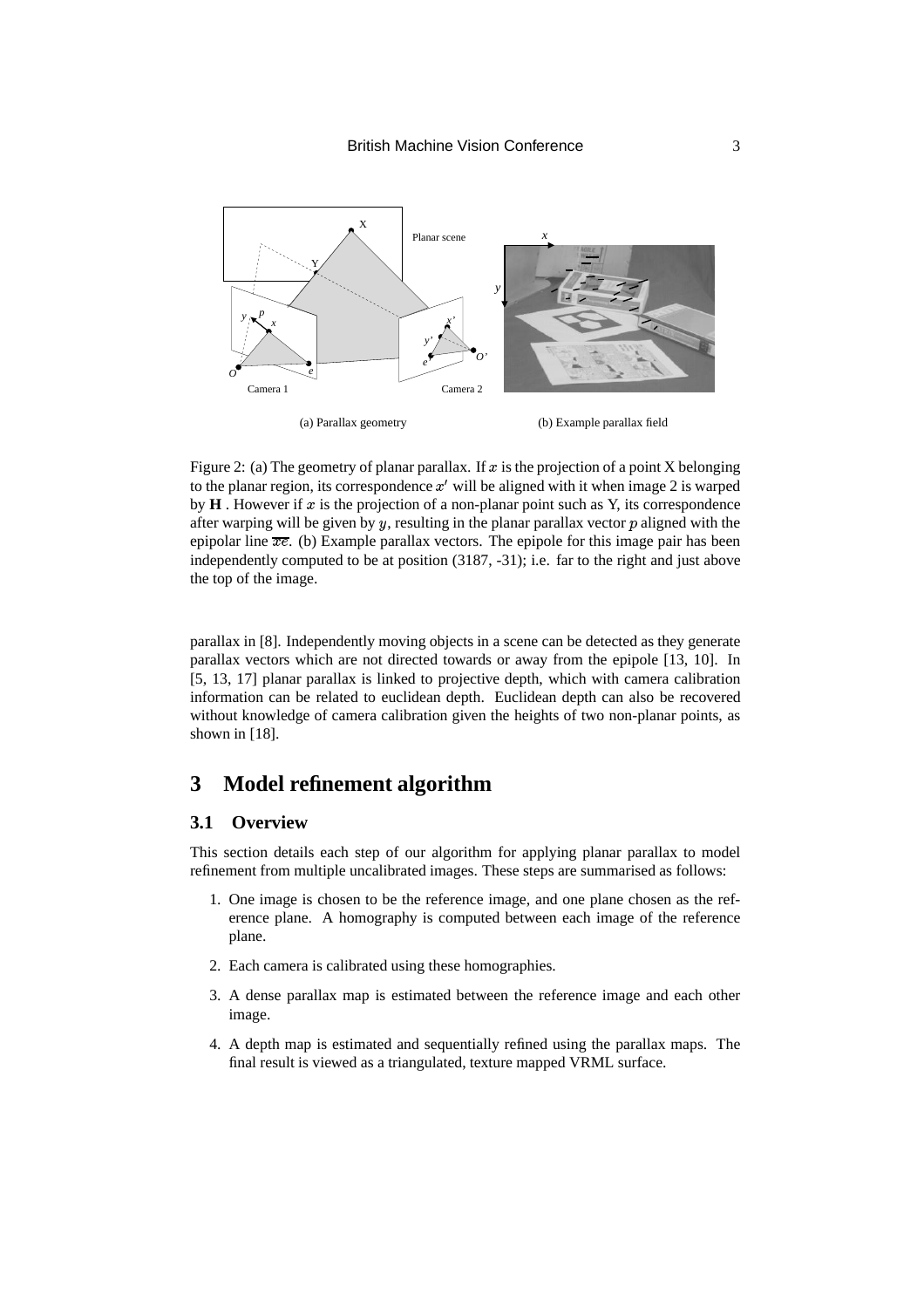#### **3.2 Homography definition**

Our calibration method (section 3.3) requires that one image is chosen as the reference image. This image must be approximately front on to the reference plane. The reference plane can be chosen automatically using dominant motion extraction as in [3, 9], although we currently use manual selection. The homography between the reference image of the plane and each other image of the plane is then determined. As the homography is a  $3 \times 3$ matrix defined up to a scale factor, it has 8 degrees of freedom; therefore it is defined by at least 4 corresponding points belonging to the plane. These are selected as the intersection of lines defined by the user, which are automatically fitted to local intensity edges to improve their accuracy.

#### **3.3 Camera calibration**

This calibration technique is intended to generate initial estimates of the projection matrices  ${\bf P}_k$ , to be refined at a later stage. It assumes a simple perspective camera model which is well approximated in practice: that the camera has zero skew, an aspect ratio of 1, and that its principal point lies at the centre of the image. Then its projection matrix has the form

 $\mathbf{P}_k = \mathbf{C} \|\mathbf{R}_k\| \mathbf{t}_k$ 

where

$$
\mathbf{C} = \left[ \begin{array}{ccc} f & 0 & 0 \\ 0 & f & 0 \\ 0 & 0 & 1 \end{array} \right]
$$

 $\mathbf{R}_k$  is a rotation matrix and the vector  $\mathbf{t}_k$  defines the translation of the camera centre in the world coordinate system. We define the world coordinate system so that the reference plane has equation  $z = 0$ , and the origin is given by the intersection of the optical axis of the reference camera with the plane. As the reference image is approximately front on to the reference plane, its rotation matrix  $\mathbf{R}_{ref} \approx \mathbf{I}$  and its translation  $\mathbf{t}_{ref} \approx [0 \ 0 \ d]^T$ , where  $d$  is the distance of the optical centre from the plane. Hence its projection matrix has the form ,-

$$
\mathbf{P}_{ref} \approx \left[ \begin{array}{cccc} f & 0 & 0 & 0 \\ 0 & f & 0 & 0 \\ 0 & 0 & 1 & d \end{array} \right]
$$

and the world plane to reference image homography is given by the scaling

$$
\mathbf{H}^{wld}_{ref} \approx \left[ \begin{array}{ccc} f & 0 & 0 \\ 0 & f & 0 \\ 0 & 0 & d \end{array} \right]
$$

Assuming that all images were taken by the same camera (and hence have the same calibration matrix  $\bf{C}$ ), the pose and hence the projection matrix of any other camera  $k$  can be calculated from the homography  $\mathbf{H}_{k}^{ref}$  between that image and the reference image. Let

$$
\mathbf{P}_k = \mathbf{C}[\mathbf{r}_{1k}|\mathbf{r}_{2k}|\mathbf{r}_{3k}|\mathbf{t}_k]
$$

Then

$$
\mathbf{H}_k^{wld} = \mathbf{C}[\mathbf{r}_{1k}|\mathbf{r}_{2k}|\mathbf{t}_k]
$$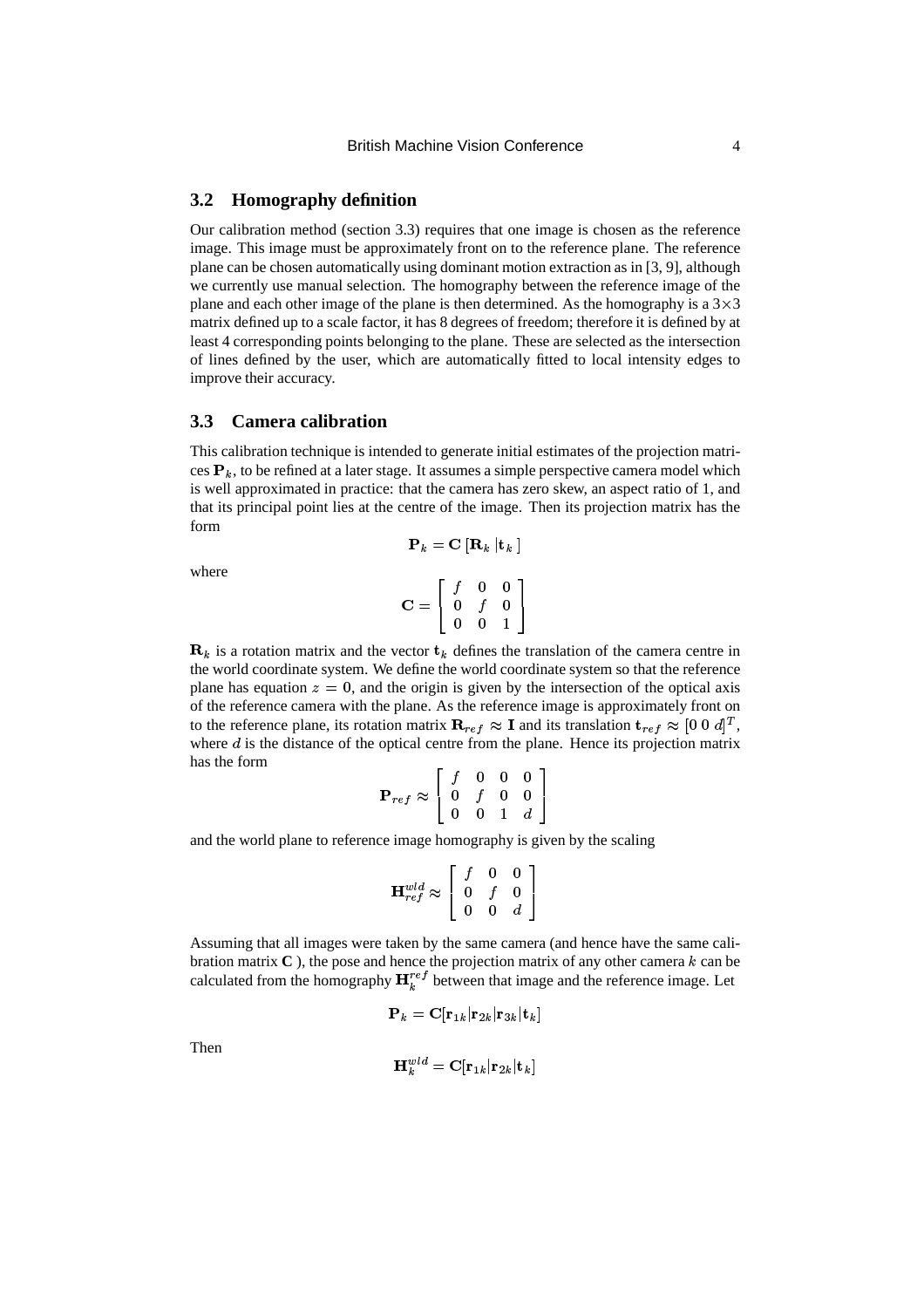$$
\mathbf{H}_{k}^{ref} = \mathbf{H}_{k}^{wld} \mathbf{H}_{ref}^{wld-1} \approx \left[ \begin{array}{ccc} r_{11k} & r_{21k} & \frac{f}{d}t_{1k} \\ r_{12k} & r_{22k} & \frac{f}{d}t_{2k} \\ \frac{1}{f}r_{13k} & \frac{1}{f}r_{23k} & \frac{1}{d}t_{3k} \end{array} \right]
$$

The focal length  $f$  can be estimated using the fact that  $\mathbf{r}_1$  and  $\mathbf{r}_2$ , the first two columns of a rotation matrix, must be orthonormal.  $d$  can be set arbitrarily to 1, as there is an ambiguity between magnitude of the camera translation and its distance from the plane.  $\mathbf{P}_k$  is then completely determined by setting  $\mathbf{r}_3$  to be the cross product of  $\mathbf{r}_1$  and  $\mathbf{r}_2$ .

#### **3.4 Finding correspondences**

Before finding a disparity map, we warp each image so that the reference plane is aligned with the reference image of the plane. This greatly simplifies the correspondence problem and facilitates the recovery of dense disparity maps, as shown in [15, 11].

To obtain a parallax field we apply a wavelet transform to each image and perform multi-resolution matching in the phase domain, as described in [12]. As the cameras are calibrated we weight the matching constraint to favour correspondences along epipolar lines. At each resolution the disparity field is regularised and interpolated using the algorithm defined in [1]. Because it assumes that the scene is a smooth surface, this algorithm is vulnerable to surface discontinuities and occlusion. We currently tackle this problem in the depth estimation stage, although in future we aim to extend our matching algorithm to explicitly detect surface discontinuities. This algorithm matches two  $640 \times 480$  images in less than a minute on a Sun Ultra 1 workstation, and is used to find correspondences between the reference image and each other image in the sequence.

#### **3.5 Depth estimation**

Our initial esitmate of depth, derived solely from the reference image, is  $z = 0$  for all points; that is, the initial structure is given by the reference plane. To update the depth map we unwarp the correspondences between a selected image and the reference image, and triangulate using the method proposed by Hartley and Sturm [7]. By matching between the aligned images and triangulating between the unaligned images, we take advantage of both the simplified correspondence of small baseline stereo and the accurate depth triangulation of wide baseline stereo.

By triangulating between the reference image and each other image in turn we obtain a set of depth estimates for each point in the reference image. It was found that for the small number of images used, the simplest and most effective way to avoid the influence of outliers is to set the current depth estimate to be the median of the depth estimates obtained so far.

However this strategy is not reliable near depth discontinuities, where the correct match may be visible only in a minority of images (see figure 3). If a point is found to be near a possible discontinuity, we use instead only the depth estimates from the cameras which are in a position to avoid occlusion. We presently detect possible discontinuities by measuring the local variation in the current depth estimates.

To improve the appearance of the reconstruction, if a depth estimate is within an interval containing 0, its displacement is considered to be due to inaccuracies caused by the image resampling and matching processes, and it is set to 0. The limits of this interval

and

,-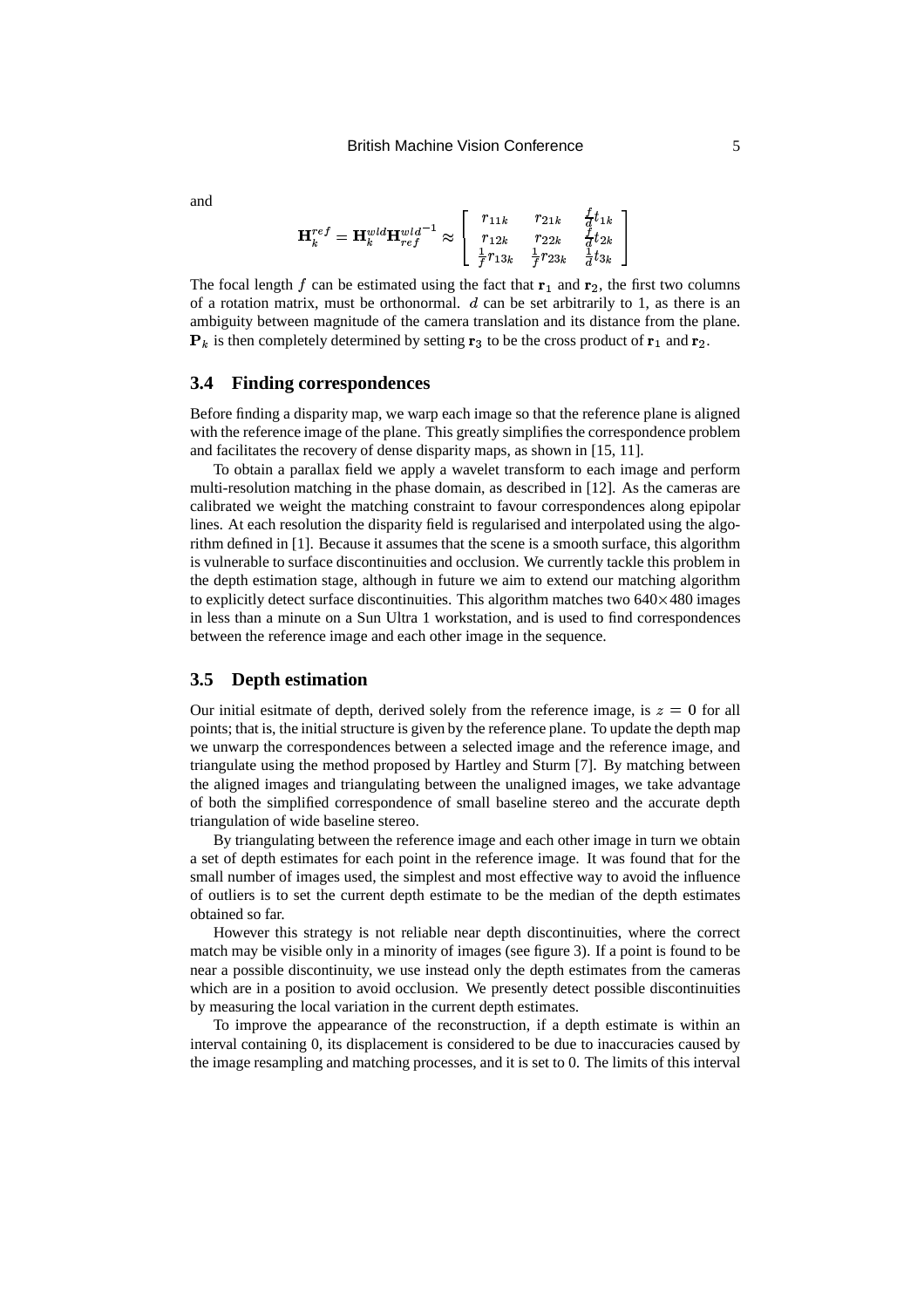

Figure 3: (a) The area to the left of the indentation is occluded from camera 1; in this case our algorithm uses only the depth estimate from cameras 2 and 3 for points in this region. Similarly the area to the right would be estimated only from cameras 1 and 2. (b) The variation in depth due to perturbation along epipolar line  $e$  is greater than that caused by a similar perturbation along  $e'$ , as image 2 is more widely separated from the reference image than image 1.

are setto the depths obtained by perturbing the matched point, already lying on an epipolar line due to the triangulation process, 1 pixel in either direction along its epipolar line and triangulating again. In this way, similarly to [11], we obtain an idea of the uncertainty of depth based on camera position (see figure 3(b)). When using a long image sequence, this uncertainty estimate can be used to accumulate a statistical estimate of the depth and uncertainty of each point [11].

In future we intend to make further use of intermediate depth maps to estimate structure. As we incorporate each image sequentially, we can compare the predicted position of each point, given by the current depth map and the projection matrix  $P_k$  of the newly incorporated camera, with the actual location given by the correspondence algorithm. This can be used to improve our estimate of  $P_k$  and to aid the matching process as in [2]. The difference between actual and predicted point location can also be used as an error measure, to determine when the algorithm has converged to a sufficiently accurate structure estimate and to isolate problematic regions of the image, which could be used to guide a robot or human user to an advantageous viewpoint.

### **4 Results**

As this system is intended to augment the PhotoBuilder package, its major application domain is refining models of approximately planar architectural scenes. We give here two examples of our algorithm operating on sequences of images of such scenes. These images were taken with a Fuji MX-700 digital camera, and each has a resolution of 640 by 480 pixels. Both results were obtained using only the initial estimates of  $\mathbf{P}_k$  generated by the calibration algorithm. These scenes are problematic for many structure from motion algorithms, because only minor depth variation is present.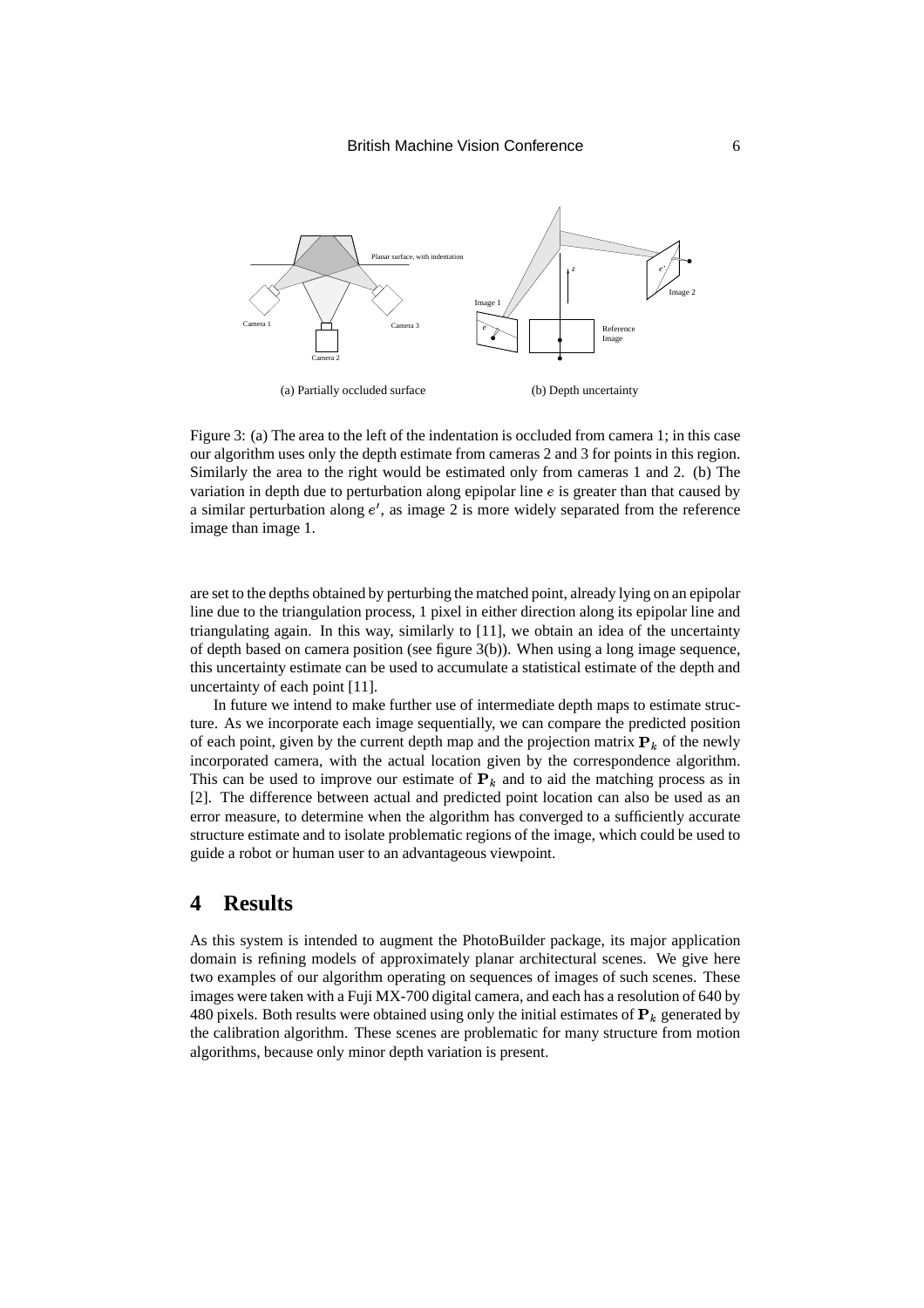

Figure 4: Stonework wreath reconstructions, shown as untextured and (g) textured VRML surfaces. Areas which are occluded from either viewpoint are reconstructed poorly from that viewpoint, but the final reconstruction is accurate for regions visible from any viewpoint.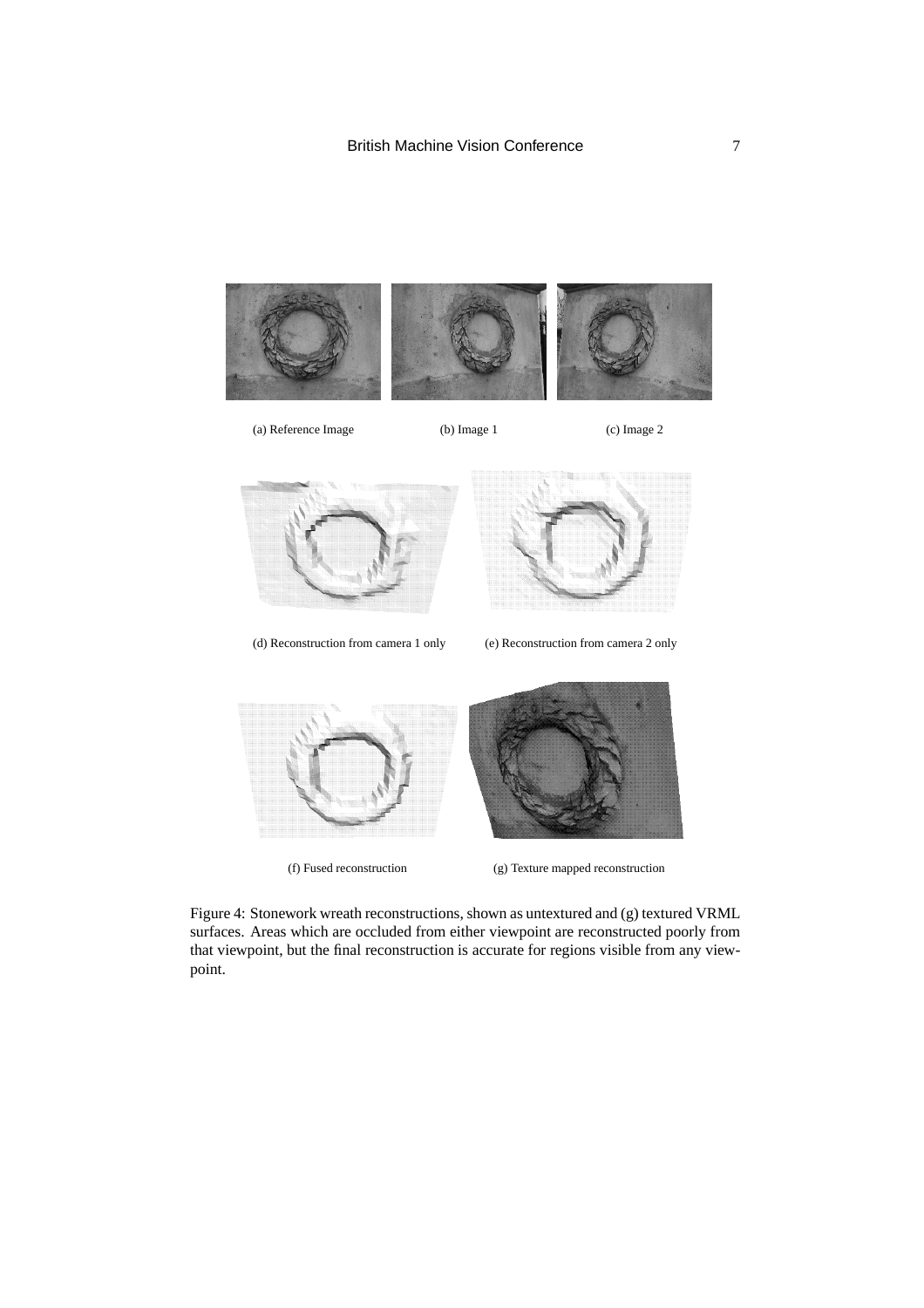Figure 4 illustrates the effect of our occlusion detection scheme on a three image sequence of a stone wreath located outside Fitzwilliam Museum, Cambridge. Because the right facing parts of the wreath are not visible from the viewpoint of camera 1, their reconstruction based on this viewpointis poor. Similarly the left facing regions are poorly reconstructed from the viewpoint of camera 2. However the cumulative reconstruction is accurate in all regions except where the top of the wreath joins the wall, which is not visible from any viewpoint. These reconstructions are obtained by downsampling the depth map and triangulating between the points to form a VRML surface. The final reconstruction is texture mapped using the reference image. In future we hope to improve the texture mapping algorithm so that parts of the scene not visible in the reference image are rendered using an image in which they are visible.

Figure 5 shows five images of a gateway, the most significant features of which are the central inset gate and a pair of shallow rectangular hollows to either side of it. Below these images are four stages in the evolution of the intially planar surface as the parallax map from each image is triangulated and incorporated in the depth estimate. Regions of minor deviation from the plane, and the rectangular indentations which exhibit only gradual depth variation, evolve gradually over the sequence. The left side of the gate, which is occluded in images 1 and 2, is not accurately reconstructed until the incorporation of images 3 and 4. Although the right side of the gate is occluded and hence poorly estimated in images 3 and 4, its cumulative estimate, shown in figure 5 (h) and (i), is not degraded. Figure 6 shows two views of a realistic texture mapped reconstruction of the gateway.

# **5 Conclusion**

This paper has presented a system comprising a novel combination of computer vision techniques for the incremental refinement of planar model surfaces. Few images are required to obtain an accurate set of depth estimates, which greatly enhances the accuracy and realism of the resulting reconstruction at very little cost to the user. No camera calibration information is required.

Future development will focus on the complete automation of the algorithm and on improving its accuracy. To this end we plan to extend our usage of intermediate depth estimates and improve our occlusion detection algorithm, as mentioned in section 3. It is anticipated that this system will be integrated into the PhotoBuilder package to automatically refine the piecewise planar models which it currently produces, thus offering a simple, convenient and computationally inexpensive system for the generation of extremely realistic 3D models.

# **Acknowledgement**

We wish to thank Tom Drummond for his suggestion of the camera calibration algorithm.

### **References**

<sup>[1]</sup> P. Anandan. A computational framework and an algorithm for the measurement of visual motion. *International Journal of Computer Vision*, 2(3):283–310, January 1989.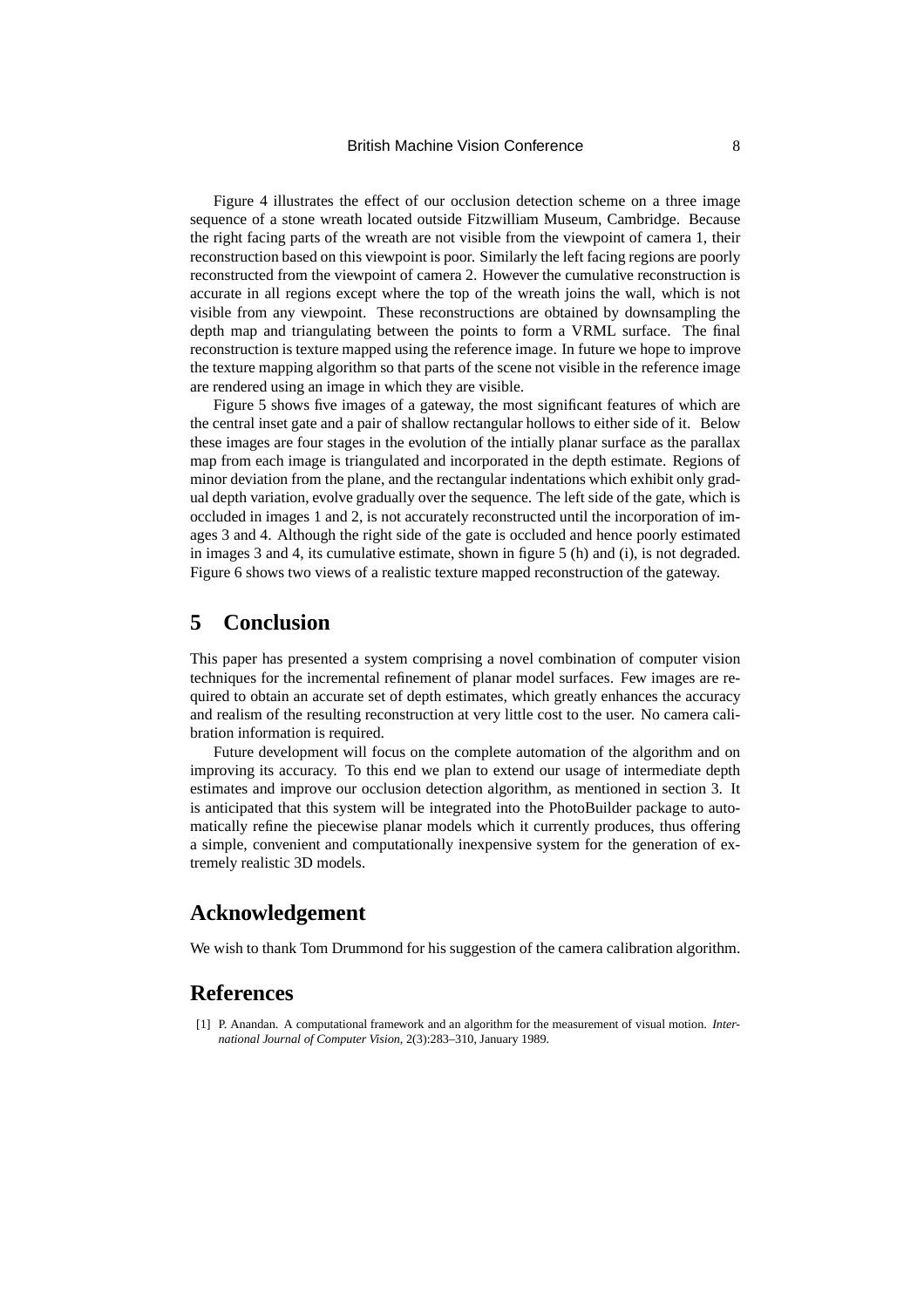

(a) Reference Image (b) Image 1 (c) Image 2



(d) Image 3 (e) Image 4







(f) Surface after incorporating image 1 (g) Surface after incorporating images 1 and 2



(h) Surface after incorporating images 1, 2 and 3



(i) Surface after incorporating images 1, 2, 3 and 4

Figure 5: The reference image and 4 other views of a gateway at Caius College, Cambridge. The major features are the inset gate and a pair of rectangular indentations to either side of it. Below these images are untextured VRML surfaces showing the evolution of the surface as each depth map is incorporated.